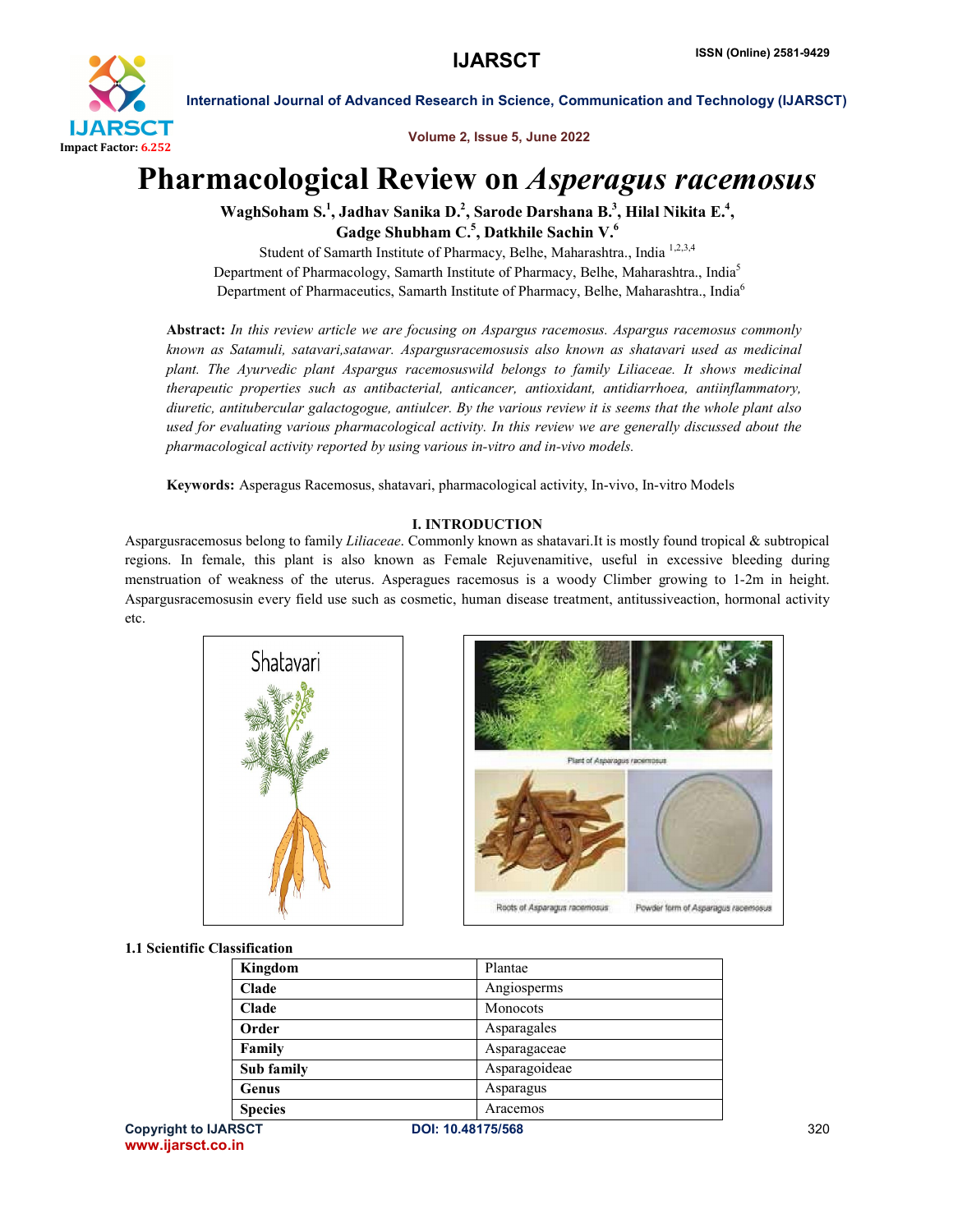

#### Volume 2, Issue 5, June 2022

# 1.2 Description

# A. Macroscopic Characters

Shatavari Roots are tuberous and grow in the form of Compact bunch. There Roots having length 10-30 cm and thickness 0.1-0.5 cm. stems are woody having brown colour and showing presence of small Spines. Its flower are white of aromatic in natures. Fruits are round in shape or maturity Colour Changes from green to red like red beries.

# B. Microscopic Characters

#### 1) Anatomical Structure

TS. pf plant composed of the Periperous cell layers which are composed of small thin cell walls and are elongated to form the root cortex.

Root:- The root tuber in its powdered state is morphologically pale yellow colour, odourless and having sweet taste.It consist of parenchyma cells.

#### B. Chemical Constituents

This plant contains vitamins A, B1, B2, C, E, Mg, P, C, Fe and falic acid. other primary chemical Constituents of Asperagus are essential oil, asparagine, arginine, tyrosine, flavonoids (kaempferal, quercetin and rutin), resin & tannin. It consist of 29 steroidal saponins Shalavann I-IV, with shatavarin IV major glycoside being present in root.The structure shatavarin IV consist of two molecules of Asperagus rhamnose along with I molecule of glucose R is mainly found in leaf, fruits and roots.





# C. Pharmacological Activity

### Anti-oxidant Activity

Anti-oxidant Play a vital role in Scavenging the free radicals produced in the body. Shatavari roots extract in protecting the gamma radiation induce damage in liver. It also in inhibit protein oxidation. [1]

#### Antibacterial Activity

Plant extract to inhibit the growth of bacterial pathogens. Both gram positive and gram negative bacteria were sensitive to extract The methanalic root extract Shown potent in-vitro antibacterial activity against staphyllococcus aureus, Ecoli, Bacillus subtilis, salmonella typhi, Shigella as compare to drug chloramphenic. [2]

#### Antiulcer Activity

It shows inhibitory effect on release of gastric acid & Prevents gastric mucos damage by compared with drug.The protective activity of extract was due to increase in mucosal defensive factors like mucus secretion, cellular mucus, life span of cells and anti-oxidant effect. [3]

# Hepatoprotective Activity

Hepatoprotective activity was inhibit production of free radicals, acting as a scavenger & reducing free radicals generation via inhibition of hepatic CYP 2E activity.<sup>[4]</sup>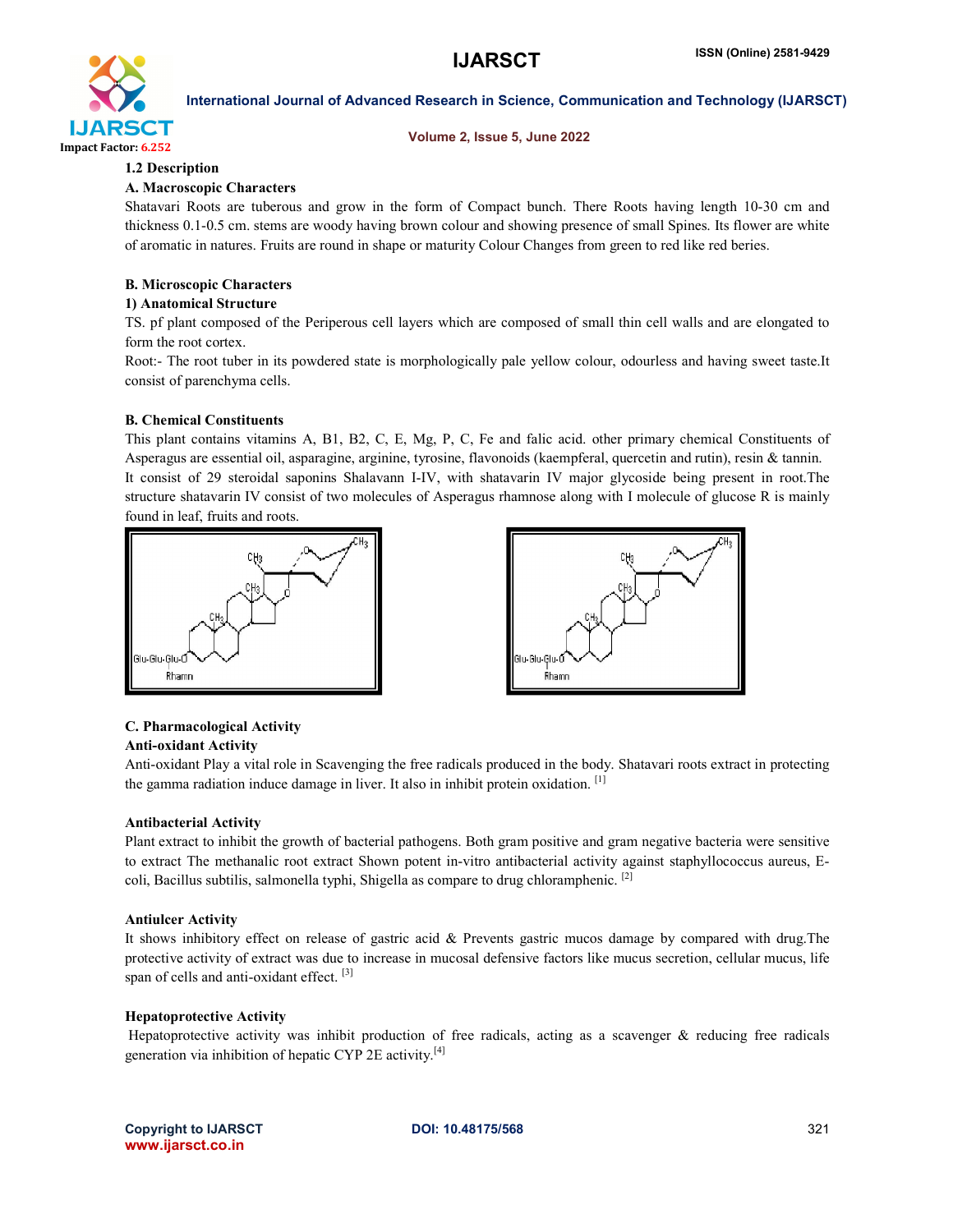

#### Volume 2, Issue 5, June 2022

#### Diuretic Activity

Study was carried out using. an Aq extract Of the roots utilizing three dose vials 800mg/kg, 1600 mg/kg and 3200 mg/kg for its diuretic activity.[5]

#### Anticancer Activity

The root extract was shown to have protective effect in mammary cell Carcinoma In Asperasgus racemosus Contain steroidal component shows apoptotic activity and inferred to have capacity to tumor cell death.[6]

#### Antitussive Effects

It is used in treatment of Cough  $\&$  in minor upper respiratory tract infection, exhibit the antitussive properties. This extract can be used against opium based drugs, since there is no side effects like nausea,sweating, tiredness which can be observe by use of codeine phosphate associated drugs.[7]

#### Cardio Protective Role

Development of cardiovascular diseases and atherosclerosis is mainly due to the increase in the serum cholesterol especially LDL cholesterol. The release of free radicals has been found to play a key role in the development of coronary artery disease. Studies exhibit a significant hypocholesterolemic role of A. racemosus extract. [8,9]

#### Anti-plasmodial Activity:

The ethyl acetate extract of the roots of A. racemosus has been tested for anti-plasmodial activity. The extract with yield value of 7.9% per 100g have shown dose dependent inhibition of chloroquine resistant strain of Plasmodium falciparum (3D7) with an IC50 value of  $29\mu$ g/mL.[10]

#### Antiepileptic Effect

The anticonvulsant activity was evaluated using different extracts on seizures. the methanolic extract has shown significant anticonvulsant effect which was anticipated by the observation of a decrease in the duration of the hind limb extension, clones and also the duration of stupor phase. There was a prolonged onset of the tonic clonic seizure induced by pentylenetetrazol in the groups treated with methanolic and aqueous extracts and mechanism behind the activity was GABAergic. [11]

#### Anti-HIV Activity:

Racemosus is also known to show immunomodulatory activity. Steroidal saponin glycosides (19-24) have been reported from these extracts. Compound 19 isolated from the ethanolic extract exhibited the highest anti-HIV activity as compared to other saponin glycosides. [12]

#### Galactogogue Effect

In Ayurveda, the galactogogue activity of root extract, increased milk secretion during lactation. In lactating mothers the lactational deficiency was proved by many researchers in their studies. In root extract, due to presence of prolactin, increased weight of mammary glands and uterine weight in post-partum and oestrogenprimed rats.[13]

#### Antidiarrhoeal Activity

The methanolic and aqueous root extract shown considerable antidiarrhoeal activity against castor oil-induced diarrhoea and PGE2 induced enterpooling at a dose of 200mg/kg in rats.[14]

#### Hypoglycemic Activity

Ethanolic root extracts of A. racemosus exhibited a significant hypoglycemic activity. Studies with animal models proves a significant increase in the levels of insulin release. The release of insulin further increased with a subsequent increase in the concentration of glucose in blood.[15]